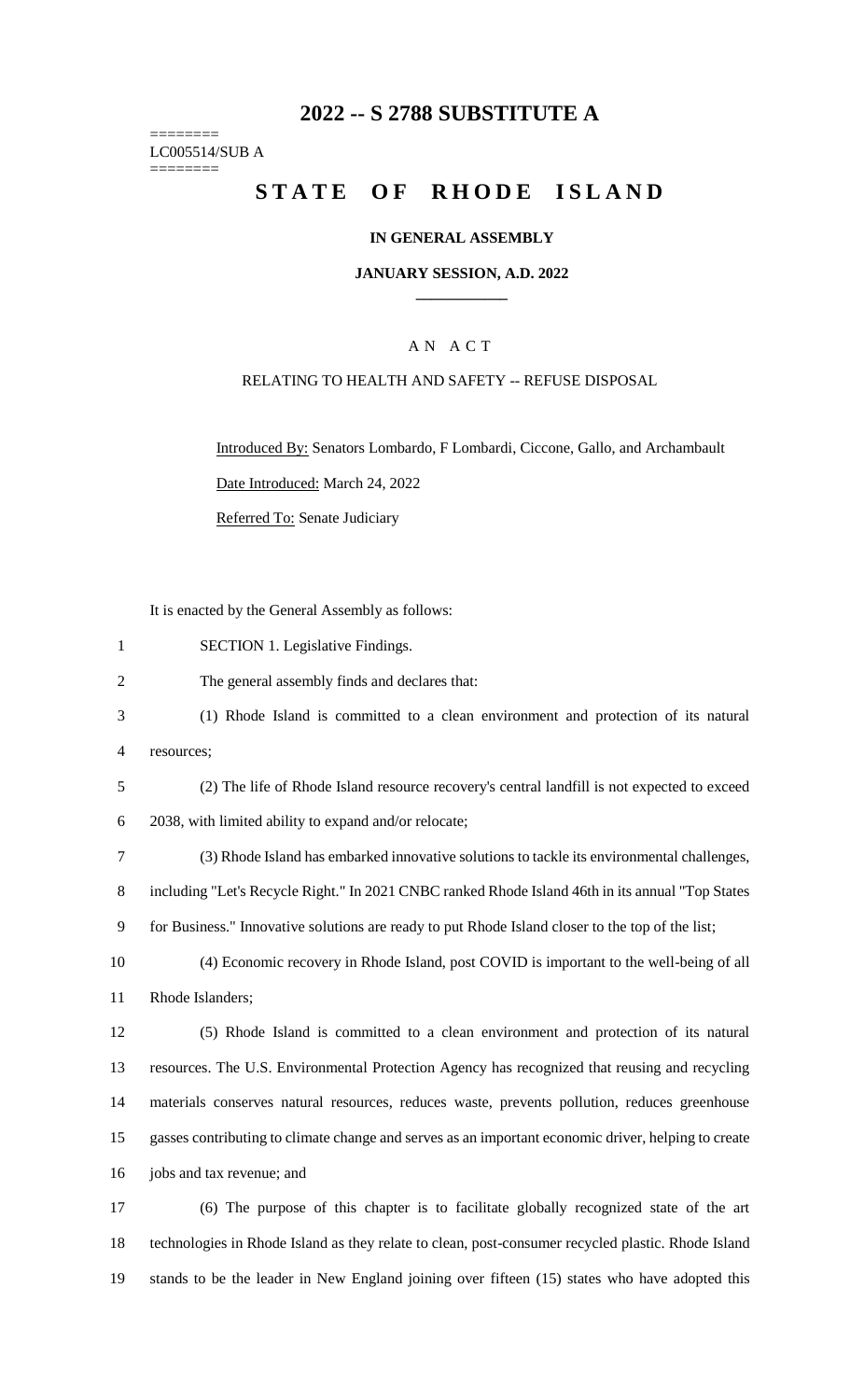- legislation. Rhode Island has the potential to be nationally and internationally recognized as a state
- 2 that is encouraging innovation, by looking to the future in solving its environmental challenges.
- SECTION 2. Section 23-18.9-7 of the General Laws in Chapter 23-18.9 entitled "Refuse Disposal" is hereby amended to read as follows:
- 

#### **23-18.9-7. Definitions.**

 As used in this chapter, the following terms shall, where the context permits, be construed as follows:

 $8 \left( \frac{1}{3} \right)$ "Beneficial reuse material" means a processed, nonhazardous, solid waste not already defined as recyclable material by this chapter and by regulations of the Rhode Island department of environmental management that the director has determined can be reused in an environmentally beneficial manner without creating potential threats to public health, safety, welfare, or the environment or creating potential nuisance conditions.

13  $\frac{(2)(4)}{2}$  "Beneficial use determination" (BUD) means the case-by-case process by which the director evaluates a proposal to use a specific solid waste as a beneficial reuse material for a specific purpose at a specific location within the host municipality.

16  $\left(\frac{3(5)}{2}\right)$  "Cocktailing" means the adding, combining, or mixing of hazardous waste as defined in § 23-19.1-4 with construction debris and demolition debris.

 $\left(4\right)\left(6\right)$  "Construction and demolition (C&D) debris" means non-hazardous solid waste resulting from the construction, remodeling, repair, and demolition of utilities and structures and uncontaminated solid waste resulting from land clearing. This waste includes, but is not limited to, wood (including painted, treated, and coated wood, and wood products); land-clearing debris; wall coverings; plaster; drywall; plumbing fixtures; non-asbestos insulation; roofing shingles and other roof coverings; glass; plastics that are not sealed in a manner that conceals other wastes, empty buckets ten (10) gallons or less in size and having no more than one inch of residue remaining on the bottom; electrical wiring and components containing no hazardous liquids; and pipe and metals 26 that are incidental to any of the previously described waste. Solid waste that is not C&D debris (even if resulting from the construction, remodeling, repair, and demolition of utilities, structures and roads; land clearing) includes, but is not limited to, asbestos; waste; garbage; corrugated container board; electrical fixtures containing hazardous liquids, such as fluorescent light ballasts or transformers; fluorescent lights; carpeting; furniture; appliances; tires; drums; containers greater than ten gallons (10 gals.) in size; any containers having more than one inch of residue remaining on the bottom; and fuel tanks. Specifically excluded from the definition of construction and demolition debris is solid waste (including what otherwise would be construction and demolition debris) resulting from any processing technique, other than that employed at a department-approved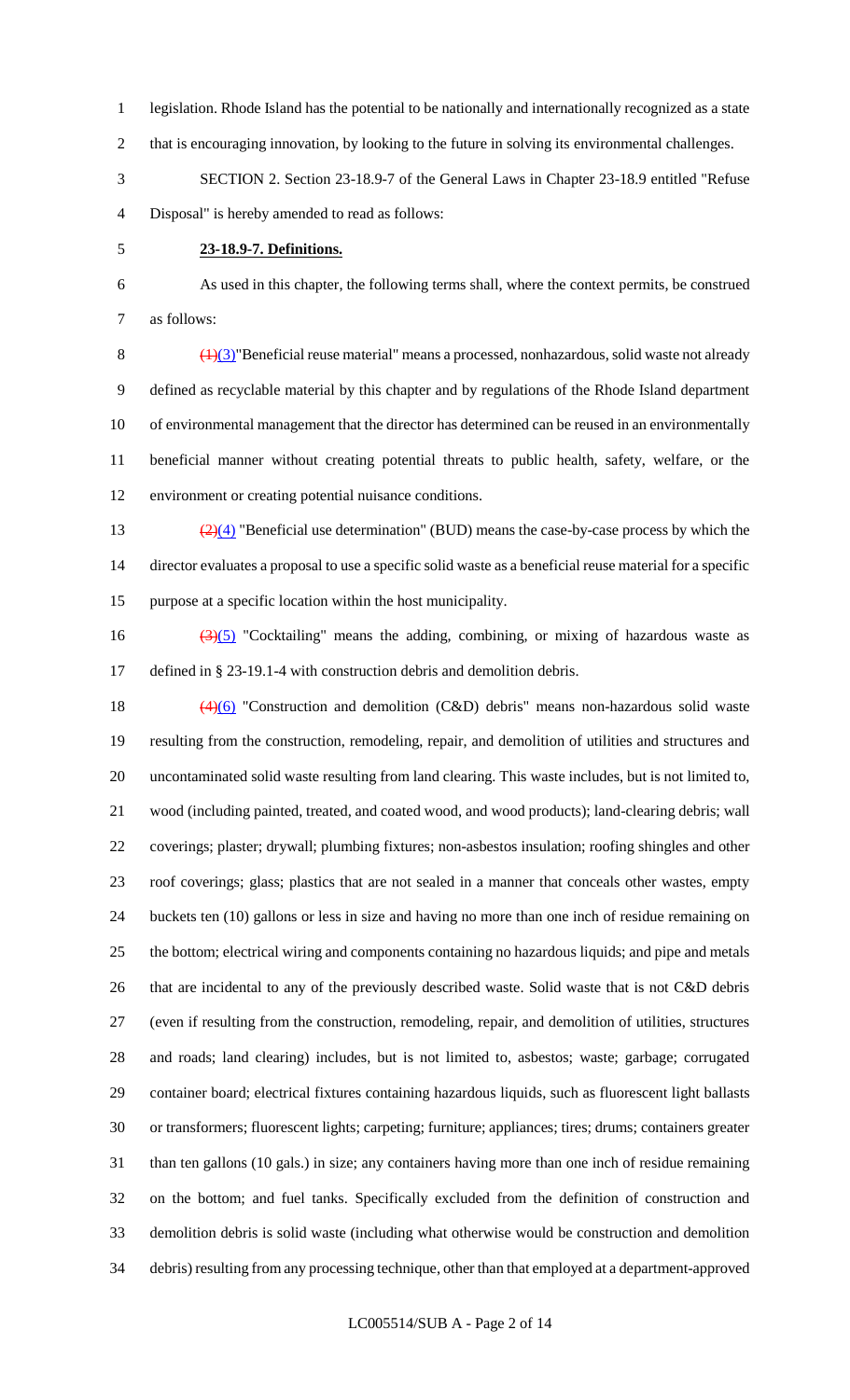C&D debris processing facility, that renders individual waste components unrecognizable, such as

pulverizing or shredding.

 $\frac{5(7)}{2}$  "Construction and demolition debris processing facility" means a solid waste management facility that receives and processes construction and demolition debris. These facilities must demonstrate, through records maintained at the facility and provided to the department, that seventy-five percent (75%) of all material received by the facility is processed and removed from the site within six (6) weeks of receipt on a continuous basis, and that in no case stores material on site for over three (3) months; provided, however, these facilities do not include municipal compost facilities.

 $\left(\frac{6}{8}\right)$  "Construction and demolition debris separation facility" means a facility that receives, separates, and/or screens construction and demolition debris into its components for subsequent resale or processing that includes, but is not limited to, grinding, shredding, crushing, or landfilling at another location separate and apart from the location on which the separation occurs.

15  $(7)(9)$  "Director" means the director of the department of environmental management or any subordinate or subordinates to whom the director has delegated the powers and duties vested in him or her by this chapter.

18 (8)(10) "Expansion" means any increase in volume, size, or scope, either vertically, horizontally, or otherwise; provided, however, that this section does not apply to the vertical expansion of the Charlestown municipal landfill until the closure date of July 1, 2000.

21  $(9)(11)$  "Person" includes an individual, firm, partnership, association, and private or municipal corporation.

 $(10)(14)$  "Recyclable materials" means those materials separated from solid waste for reuse. The director of the department of environmental management, through regulations, shall specify those materials that are to be included within the definition of recyclables. The materials to be included may change from time to time depending upon new technologies, economic conditions, waste stream characteristics, environmental effects, or other factors.

28 (11)(15) "Segregated solid waste" means material separated from other solid waste for 29 reuse, but does not include, post-use polymers or recovered feedstocks that are:

(i) Converted at an advanced recycling facility;

(ii) Held at such a facility prior to conversion to ensure production is not interrupted; or

32 (iii) Stored offsite with the intent that they will be converted at an advanced recycling

facility, but before delivery to such a facility.

 $\frac{(12)(16)}{2}$  "Solid waste" means garbage, refuse, tree waste as defined by subsection (14) of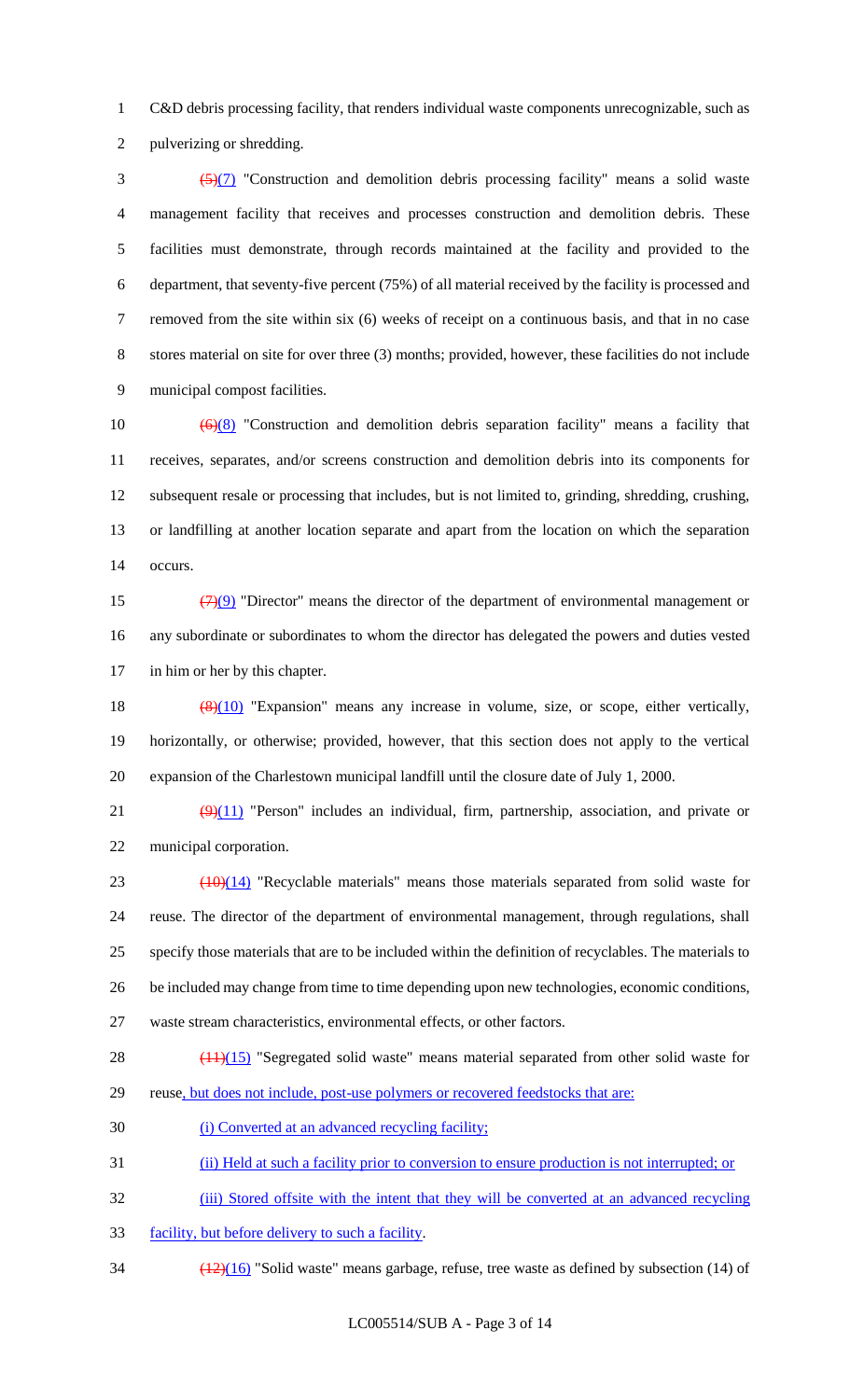this section, and other discarded solid materials generated by residential, institutional, commercial,

 industrial, and agricultural sources, but does not include solids or dissolved material in domestic sewage or sewage sludge or dredge material as defined in chapter 6.1 of title 46, nor does it include hazardous waste as defined in chapter 19.1 of this title, nor does it include used asphalt, concrete,

- or Portland concrete cement. Solid waste does not include post-use polymers or recovered
- feedstocks that are:
- (i) Converted at an advanced recycling facility;
- (ii) Held at such a facility prior to conversion; or

(iii) Stored offsite with the intent that they will be converted at an advanced recycling

10 facility, but before delivery to such a facility.

11 (13)(17) "Solid waste management facility" means any plant, structure, equipment, real and personal property, except mobile equipment or incinerators with a capacity of less than one thousand pounds (1,000 lbs.) per hour, operated for the purpose of processing, treating, or disposing of solid waste but not segregated solid waste. Any solid waste management facility that stores waste materials containing gypsum on site over three (3) months must install and maintain an active gas 16 collection system approved by the department of environment management. Solid waste 17 management facilities do not include advanced recycling facilities.

18  $\left(\frac{(14)(18)}{(17)}\right)$  "Tree waste" means all parts of a tree, including stumps, branches, and logs that shall be considered solid waste for purposes of this chapter unless the tree waste meets the following criteria:

(A) The tree waste remains on the property where it was generated; or

 (B) The tree waste remains in the possession of the person who generated it and is stored above the ground surface, on property that the same person controls, for purposes of recycling and reuse; or

 (C) The tree waste, whether generated on or off-site, is being actively managed as a usable wood product such as landscape mulch, wood chips, firewood, or mulch.

 (ii) The application of the criteria set forth in this section shall not be deemed to abrogate, diminish, or impair the enforcement of the requirements established pursuant to chapter 28.1 of this title or the authority of the state and/or a city or town to protect the public health, safety, or welfare from a public nuisance resulting from the storage and handling of tree waste.

 $\frac{(15)(19)}{20}$  "Organic waste material" means the organic material portion of the solid waste stream, including, but not limited to, food scraps, food processing residue, and soiled or unrecyclable paper that has been separated from nonorganic material.

34 (16)(20) "Composting facility" means land, appurtenances, structures, or equipment where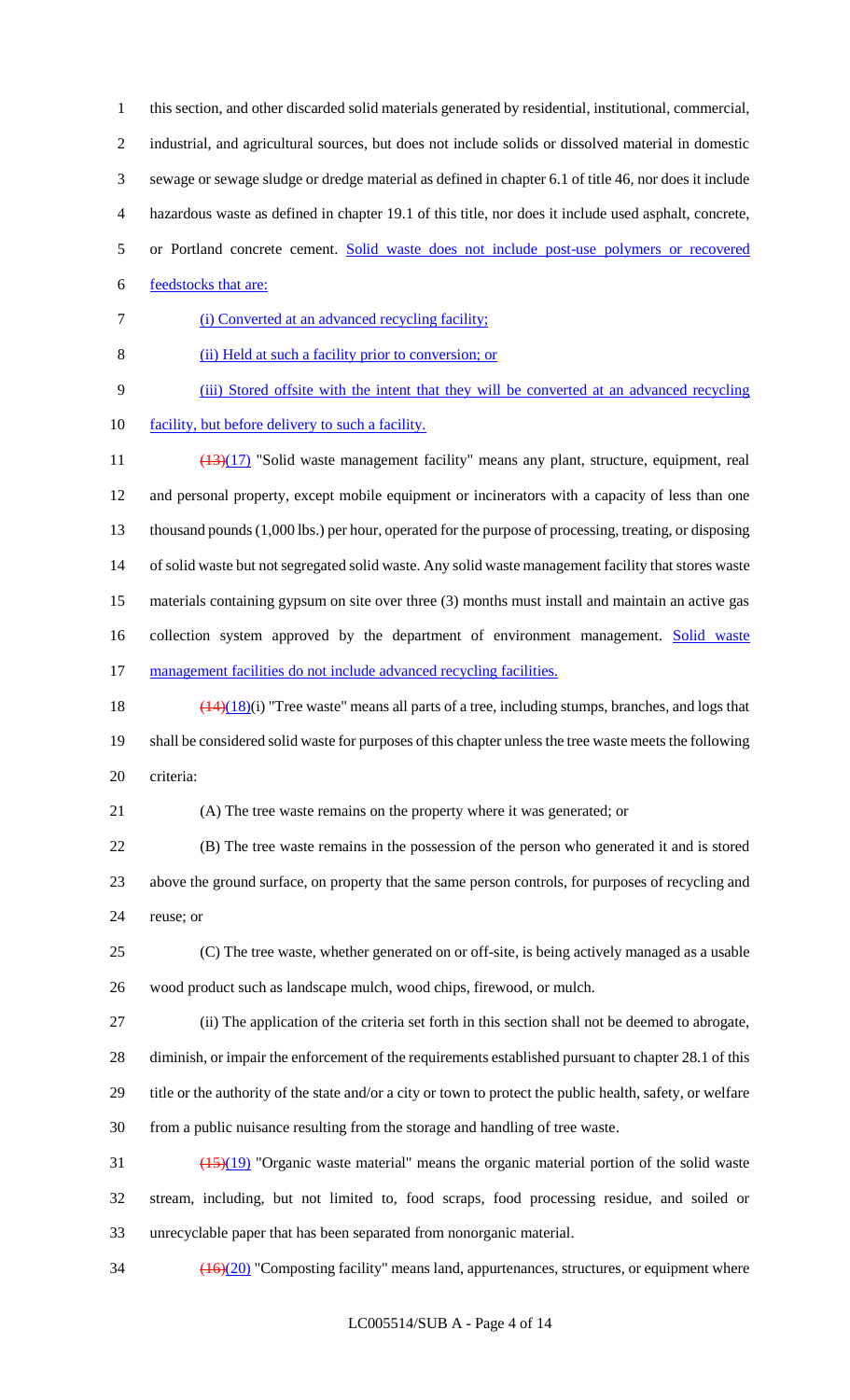organic materials originating from another process or location that have been separated at the point or source of generation from nonorganic material are recovered using a process of accelerated biological decomposition of organic material under controlled aerobic conditions.

 $\left(\frac{(17)}{(21)}\right)$  "Anaerobic digestion facility" means a facility employing a closed vessel to perform a closed process of accelerated biodegradation of organic materials and/or organic solid wastes into biogas and digestate, using microorganisms under controlled conditions in the absence of oxygen.

8  $(18)(22)$  "Other authorized recycling method" means:

 (i) Recycling organic waste material on site or treating organic waste material via on-site organic treatment equipment permitted pursuant to the general laws or federal law; or

 (ii) Diverting organic waste material for agricultural use, including consumption by animals.

13 (19)(23) "Covered entity" means each commercial food wholesaler or distributor, industrial food manufacturer or processor, supermarket, resort or conference center, banquet hall, restaurant, religious institution, military installation, prison, corporation, hospital or other medical care institution, and casino.

 (20)(24) "Covered educational institution" means a higher educational or research institution.

19  $\frac{(21)(25)}{(21)(25)}$  "Covered educational facility" means a building or group of two (2) or more interconnected buildings owned or used by a covered educational institution at which organic waste materials are generated.

 (1) "Advanced recycling" means a manufacturing process for the conversion of post-use polymers and recovered feedstock into basic hydrocarbon raw materials, feedstocks, chemicals, 24 and other products like waxes and lubricants through thermochemical processes that convert 25 plastics into their basic molecular components. The recycled products produced at advanced 26 recycling facilities include, but are not limited to, recycled plastics, monomers, oligomers, plastics, plastics and chemical feedstocks, basic and unfinished chemicals, waxes, lubricants, and coatings. 28 Advanced recycling shall not be considered resource recovery, materials recovery, treatment, 29 utilization, conversion, waste processing, reconstituting, waste management, incineration, combustion, or disposal. (2) "Advanced recycling facility" means a facility that receives, stores and converts post-use polymers and recovered feedstocks it receives using advanced recycling. An advanced

recycling facility is a manufacturing facility subject to applicable department manufacturing

34 regulations for air, water, waste, and land use. Advanced recycling facilities shall not be considered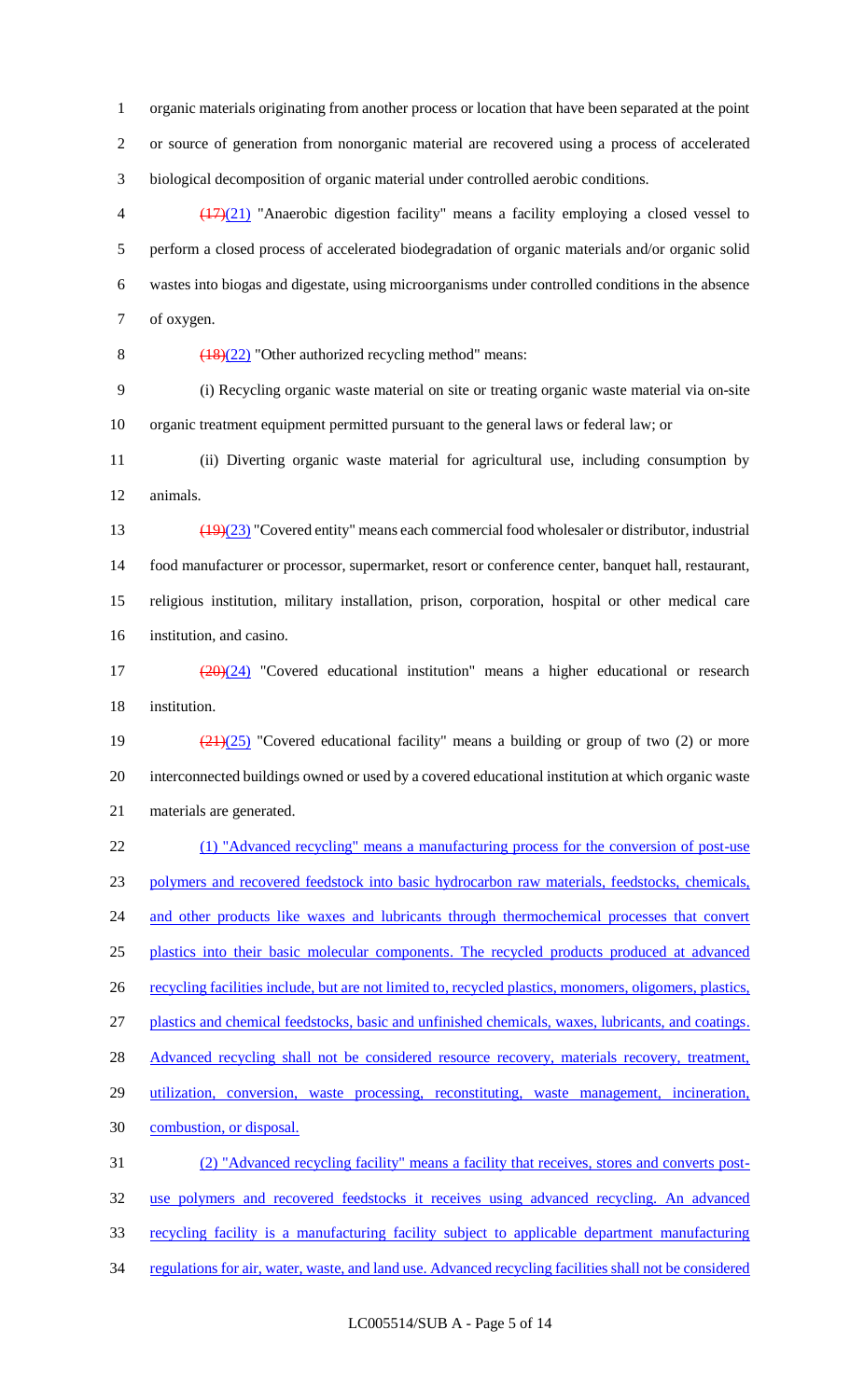| $\mathbf{1}$   | solid waste management facilities, waste processing facilities, resource recovery facilities,      |
|----------------|----------------------------------------------------------------------------------------------------|
| $\overline{2}$ | materials recovery facilities, intermediate processing facilities, or incinerators.                |
| 3              | (12) "Post-use polymer" means a plastic polymer to which all of the following apply:               |
| 4              | (i) It is derived from any industrial, commercial, agricultural, or domestic activities.           |
| 5              | (ii) It is not mixed with solid waste or hazardous waste onsite or during conversion at the        |
| 6              | advanced recycling facility.                                                                       |
| 7              | (iii) The plastic's use or intended use is as a feedstock for the manufacturing of feedstocks,     |
| 8              | other basic hydrocarbons, raw materials, or other intermediate products or final products using    |
| 9              | advanced recycling.                                                                                |
| 10             | (iv) The plastic has been sorted from solid waste and other regulated waste but may contain        |
| 11             | residual amounts of solid waste such as organic material and incidental contaminants or impurities |
| 12             | (e.g., paper labels and metal rings).                                                              |
| 13             | (v) The plastic is converted at an advanced recycling facility or held at such facility prior      |
| 14             | to conversion. Post-use polymer shall not be considered co-mingled recyclable materials.           |
| 15             | (13) "Recovered feedstock" means one or more of the following materials, derived from              |
| 16             | recoverable waste, that has been converted so that it may be used as feedstock in an advanced      |
| 17             | recycling facility:                                                                                |
| 18             | (i) Post-use polymers.                                                                             |
| 19             | (ii) Materials for which the United States Environmental Protection Agency has made a              |
| 20             | nonwaste determination under 40 C.F.R. 241.3(c) or has otherwise determined are feedstock and      |
| 21             | not solid waste.                                                                                   |
| 22             | (iii) Recovered feedstock does not include unprocessed municipal solid waste.                      |
| 23             | (iv) Recovered feedstock is not mixed with solid waste or hazardous waste onsite or during         |
| 24             | conversion at an advanced recycling facility.                                                      |
| 25             | (v) Recovered feedstock shall not be considered co-mingled recyclable materials.                   |
| 26             | SECTION 3. Title 23 of the General Laws entitled "HEALTH AND SAFETY" is hereby                     |
| 27             | amended by adding thereto the following chapter:                                                   |
| 28             | <b>CHAPTER 18.18</b>                                                                               |
| 29             | PLASTICS RECYCLING MANDATE                                                                         |
| 30             | 23-18.18-1. Definitions.                                                                           |
| 31             | The following terms and phrases used in this chapter shall, where context permits, be              |
| 32             | construed as follows:                                                                              |
| 33             | (1) "Advanced recycling feedstocks" means post-use polymer and recovered feedstocks.               |
| 34             | Advanced recycling feedstocks shall not be considered solid wastes.                                |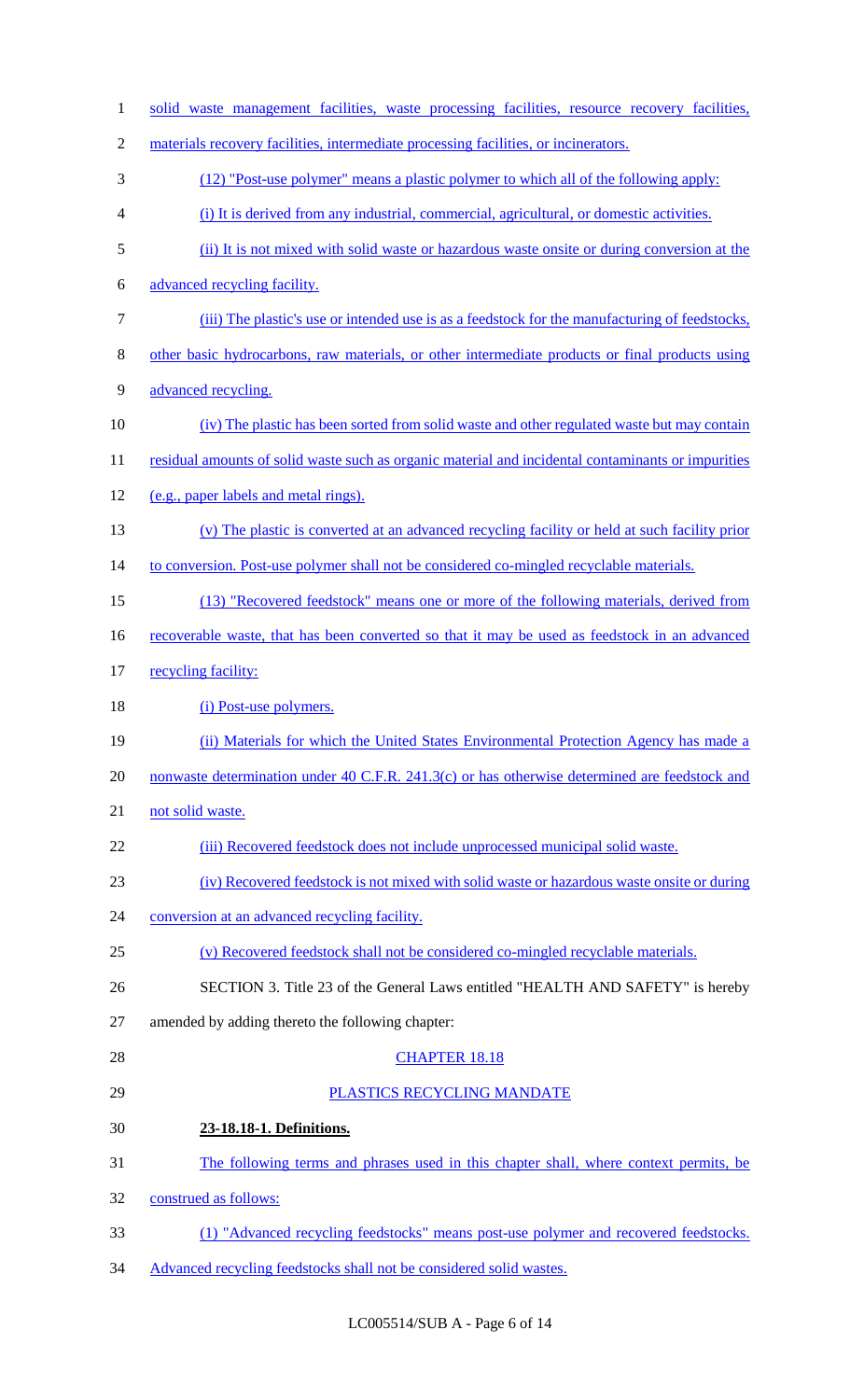(2) "Advanced recycling product" means materials produced through mass balance 2 attribution and/or directly through conversion of advanced recycling feedstocks using advanced recycling processes, and include, but are not limited to, monomers, oligomers, plastics, plastics and chemical feedstocks, specialty chemicals, basic chemicals, chemical intermediates, unfinished chemicals, waxes, lubricants, coatings, asphalt blends, other basic hydrocarbons, and other products. Advanced recycling products shall not be considered solid waste. (3) "Approved certification system" means an accounting and recordkeeping program developed by the director to facilitate implementation of the plastic recycling mandate. (4) "Attribution" means a methodology by which a manufacturer using mass balance under an approved certification system attributes an equivalent mass of the advanced recycling feedstocks 11 inputted into its advanced recycling process, adjusted for losses, across the mass of one or more of 12 the advanced recycling products manufactured in connection with that process. (5) "Certified compostable products" means products that are certified by a recognized 14 third-party independent verification body as meeting international standard specifications ASTM D6400, "Specifications for Labeling of Plastics Designed to be Aerobically Composed in 16 Municipal or Industrial Facilities" or ASTM D6868 "Standard Specification for Labeling of End Items that Incorporate Plastics and Polymers as Coatings or Additives with Paper and Other 18 Substrates Designed to be Aerobically Composted in Municipal or Industrial Facilities," as 19 amended. (6) "Consumer commodity" or "commodity" means any article, product, good or commodity of any kind or class which is customarily produced or distributed for sale through retail sales agencies or instrumentalities for consumption or use. (7) "Mass balance" means an auditable chain of custody method that enables the attribution 24 of the mass of advanced recycling feedstocks to one or more advanced recycling products produced 25 in connection with the advanced recycling process within a predefined system boundary and within a given booking period (usually one year) and adjusted for losses. (8) "Marketers" means persons which: (i) Either manufacture or purchase manufactured consumer commodities, food or beverages, and (ii) Enclose, contain, store, protect, preserve, or identify those consumer commodities, food or beverages in plastic packaging for sale, market, or distribution within the state. (9) "Mechanical recycling" means operations that recycle plastic via physical processes, such as grinding, washing, separating, drying, melting, re-granulating, and compounding. (10) "Plastic" means any material made of polymeric organic compounds derived from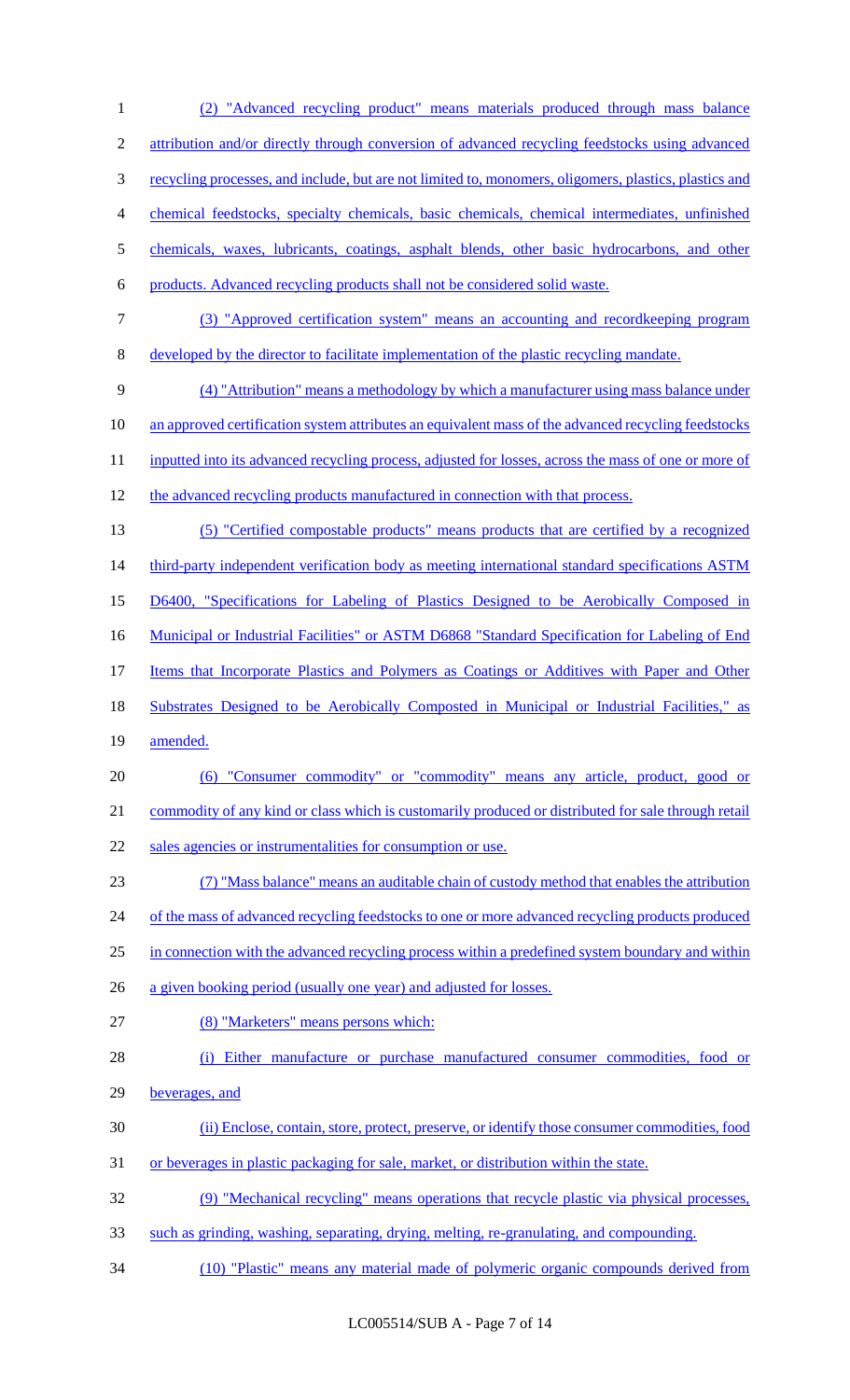monomers and additives that can be shaped by flow. (11) "Plastics packaging" means any immediate container or wrapping in which the principal structural element is composed of plastics that is used to enclose, contain, store, protect, preserve, transport, or identify consumer commodities, food, or beverages for use in the sale of the consumer commodities, food, or beverages. (12) "Recycled plastics" or "recycled plastic" means plastics certified under an approved 7 certification system and produced: (i) From mechanical recycling using pre-consumer recovered materials, and post-consumer materials; or (ii) From advanced recycling feedstocks or advanced recycling products using mass 11 balance attribution. The term "recycled content" shall have the same meaning as recycled plastics. Recycled plastics shall not be considered solid waste. **23-18.18-2. Mandates.**  14 (a) Applicability. (1) Entities subject to the minimum mandate for recycled plastics in plastics packaging in 16 their annual portfolios are marketers. (2) Recycled plastics or the feedstocks and/or materials used to produce recycled plastics 18 can be sourced within or outside the state. (3) The mandate shall apply to marketers' total annual portfolio of plastics packaging in 20 the state, except for plastics packaging: 21 (i) Manufactured from certified compostable products; or 22 (ii) Subject to electrostatic discharge restrictions. (b) Minimum annual recycled plastics mandate. Not later 2030, a marketer's annual 24 portfolio of plastics packaging sold, marketed, and distributed in the state shall include thirty percent (30%) recycled plastics. 26 (c) A person subject to the minimum mandate for recycled plastics in plastic packaging in their annual portfolio not in compliance with this act shall submit to the department a plan subject 28 to departmental approval to comply with this chapter. **23-18.18-3. Air monitoring.**  Each advanced recycling facility shall deploy and operate an air monitoring station to measure the concentrations of pollutants in the ambient air pursuant to standards set forth in federal 32 and state law. A minimum of five (5) continuous air samplers are required. One shall be located on or near the building where the advanced recycling process takes place, and one each within one 34 hundred feet (100') of the north, south, east and west property lines of the advanced recycling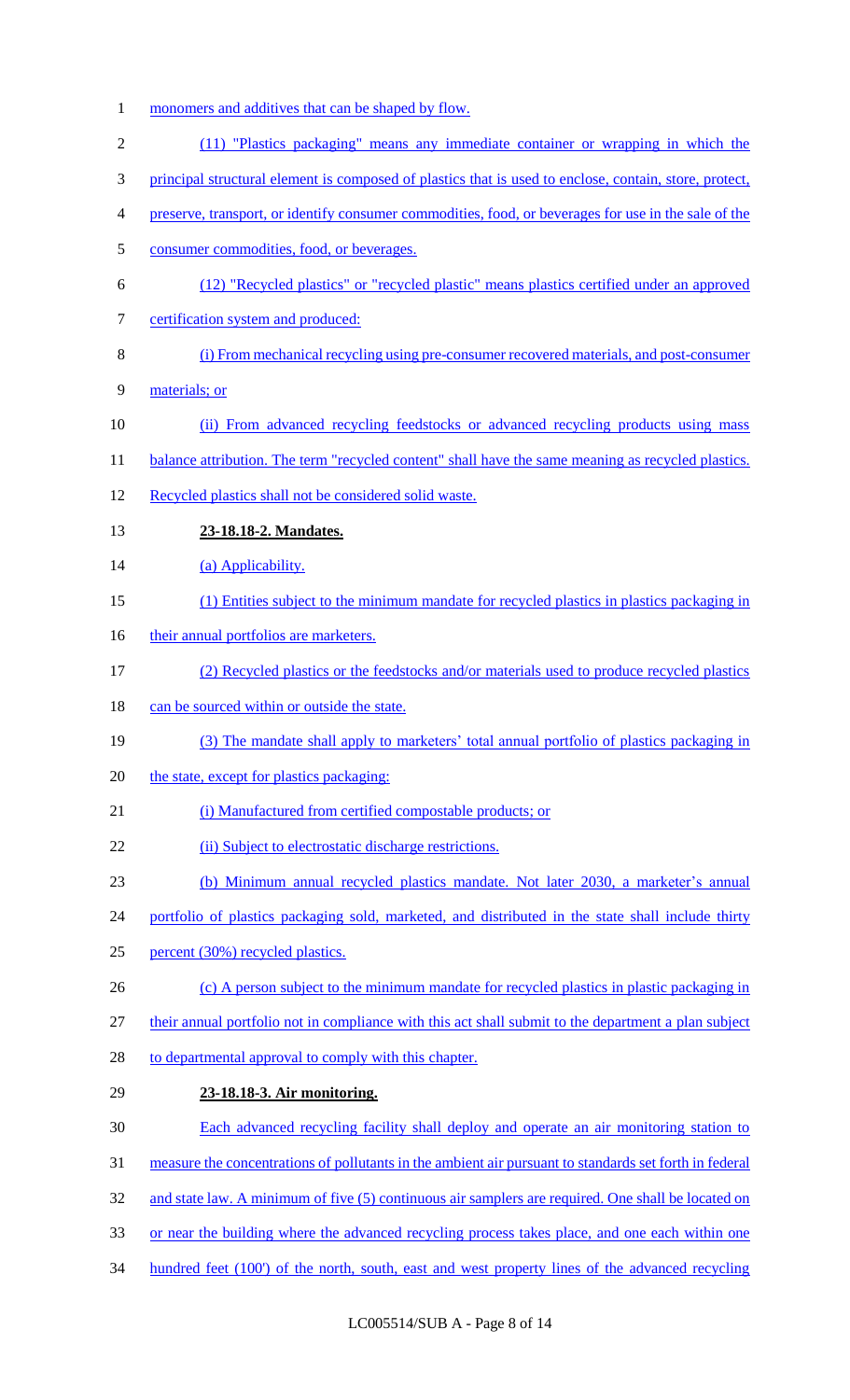facility. The air monitoring station and samplers shall be continuous and operational at all times that the facility is operational. The advanced recycling facility shall send a report of the air 3 monitoring to the host municipality governing body at least annually. The host municipality may, by ordinance, require additional reports and specific data. **23-18.18-4. Location of advanced recycling facility.**  (a) Notwithstanding any other law, rule, or regulation to the contrary, no permit or license shall be issued for the construction or operation of an advanced recycling facility, and no application for a permit or license for such a facility shall be granted or issued by the state unless 9 the facility: (1) Is located within a one mile radius of a state facility, which may include the Rhode 11 Island resource recovery corporation or Narragansett Bay Commission; and (2) Is located in a designated industrial zone or commercial port facility that does not abut 13 a residential community; and (3) Is located in a designated industrial zone or commercial port facility that does not abut 15 an environmental justice area; and (4) Is located within a single municipality a minimum of one mile from any bordering 17 municipality and state border. (b) State facilities located within an area zoned for residential development are prohibited from locating an advanced recycling facility within the residential area. SECTION 4. Section 23-19-5 of the General Laws in Chapter 23-19 entitled "Rhode Island Resource Recovery Corporation" is hereby amended to read as follows: **23-19-5. Definitions.** The following words and phrases have the meanings ascribed to them in this section unless the context clearly indicates otherwise: (1) "Advanced recycling" means a manufacturing process for the conversion of post-use 26 polymers and recovered feedstocks into basic hydrocarbon raw materials, feedstocks, chemicals, and other products like waxes and lubricants through thermochemical processes that convert 28 plastics into their basic molecular components. The recycled products produced at advanced 29 recycling facilities include, but are not limited to, certified recycled plastics, monomers, oligomers, plastics, plastics and chemical feedstocks, basic and unfinished chemicals, waxes, lubricants, and coatings. Advanced recycling shall not be considered resource recovery, materials recovery, treatment, utilization, conversion, waste processing, reconstituting, waste management, incineration, combustion, or disposal. (2) "Advanced recycling facility" means a facility that receives, stores and converts post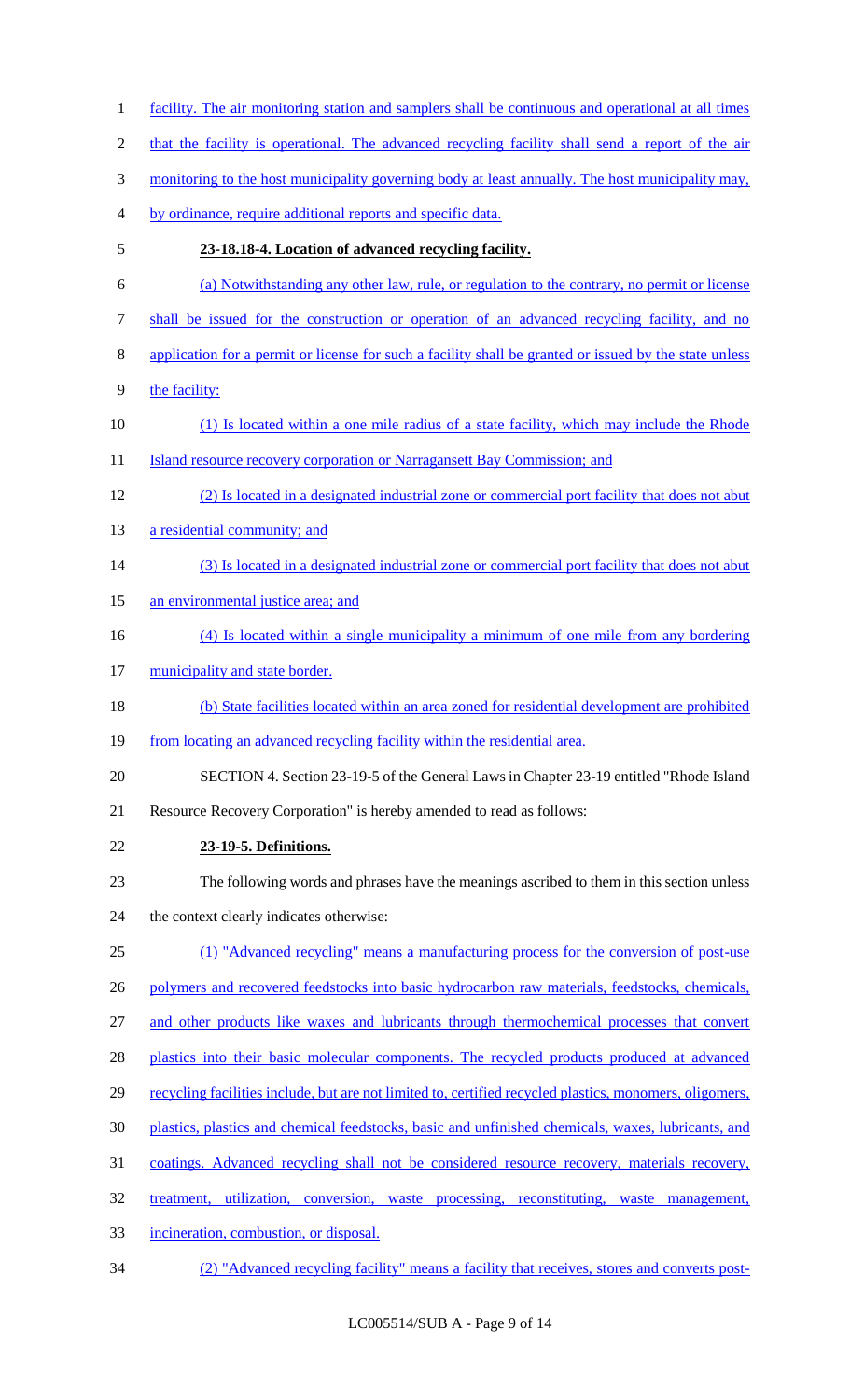use polymers and recovered feedstocks it receives using advanced recycling. An advanced

recycling facility is a manufacturing facility subject to applicable department manufacturing

regulations for air, water, waste, and land use. Advanced recycling facilities shall not be considered

solid waste management facilities, resource recovery facilities, materials recovery facilities,

intermediate processing facilities, waste processing facilities, or incinerators.

 $\frac{(1)(3)}{1}$  "Bonds and notes" means bonds, including without limitation refunding bonds, notes, including without limitation renewal notes and bond anticipation notes, and other obligations or evidences of indebtedness of the corporation issued pursuant to the provisions of this chapter and the resolutions of the corporation.

10  $\left(\frac{2}{4}\right)$  "Central landfill" means the central landfill located in Johnston.

11  $\left(\frac{3}{5}\right)$  "Corporation" means the Rhode Island resource recovery corporation created and established pursuant to this chapter.

 (4)(6) "Landfill revenues" means the surplus, if any, of all tipping fees and other revenues received at the central landfill over the annual costs of the landfill, and a pro-rata share of the corporation's administrative expenses.

 $\frac{5(7)}{2}$  "Municipal solid waste" means that solid waste generated by the residents of a municipality in the course of their daily living, the disposal of which the governing body of that municipality has undertaken in the discharge of its duties to protect the health of the municipality. Municipal solid waste does not include solid waste generated by residents of a municipality in the course of their employment or that generated by any manufacturing or commercial enterprise.

 ( $\Theta$ )(8) "Municipal solid waste disposal arrangements" means those arrangements entered into by a municipality which provide for the final disposal of wastes in a manner approved by the department of health, the department of environmental management, and the corporation; provided, however, that the disposal of wastes in transfer stations or facilities for interim storage shall not

constitute final disposal of the wastes.

26  $(7)(9)$  "Municipality" means any town or city within the state.

 ( $\frac{8}{10}$ )"Person" means any individual, firm, institution, partnership, association or corporation, public, or private, organized or existing under the laws of the state or other states including federal corporations, but excluding municipalities.

- (11) "Post-use polymer" means a plastic polymer to which all of the following apply:
- (i) It is derived from any industrial, commercial, agricultural, or domestic activities.

(ii) It is not mixed with solid waste or hazardous waste onsite or during conversion at the

- advanced recycling facility.
- (iii) The plastic's use or intended use is as a feedstock for the manufacturing of feedstocks,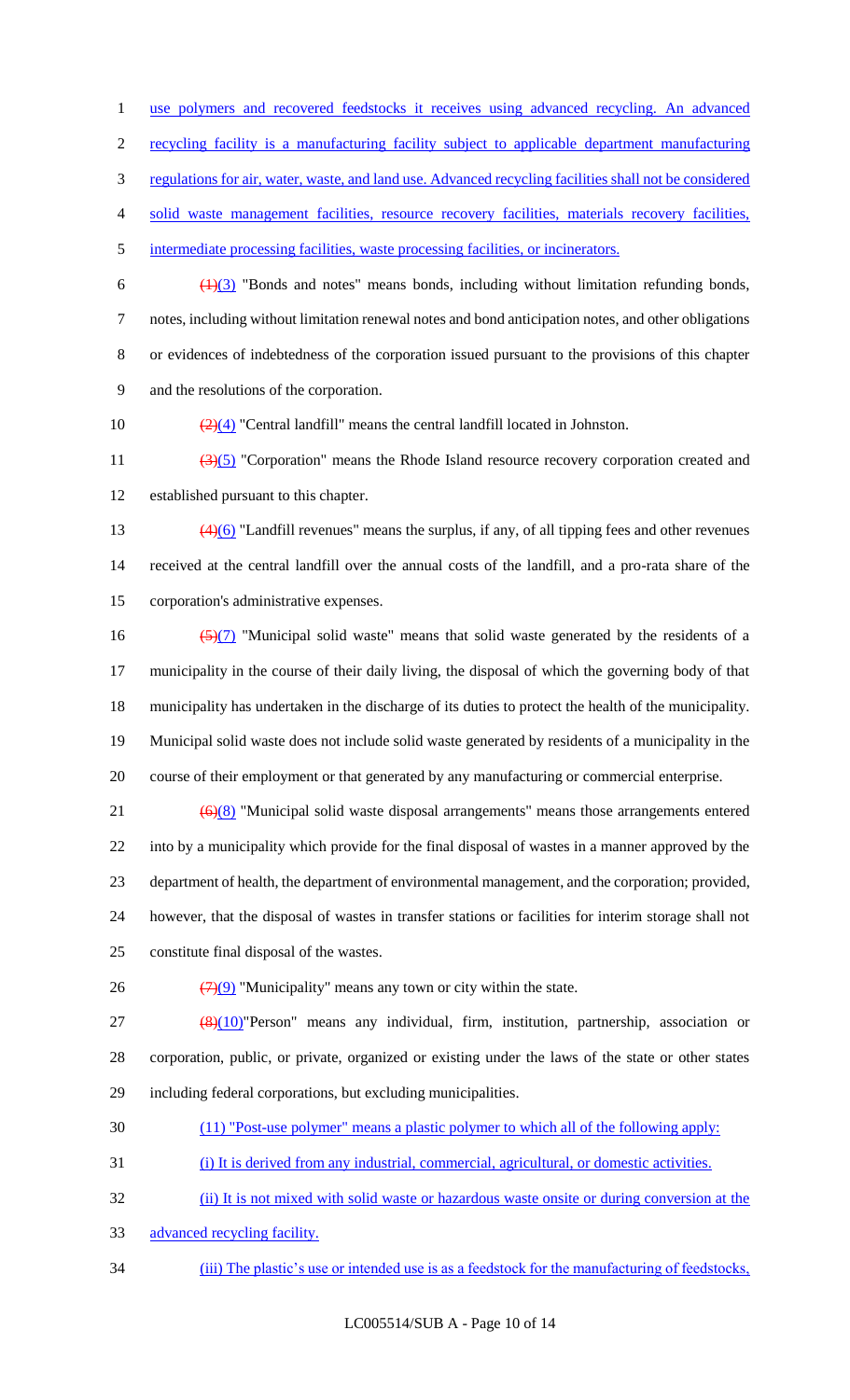blendstocks, other basic hydrocarbons, raw materials, or other intermediate products or final 2 products using advanced recycling. (iv) The plastic has been sorted from solid waste and other regulated waste but may contain residual amounts of solid waste such as organic material and incidental contaminants or impurities (e.g., paper labels and metal rings). (v) The plastic is converted at an advanced recycling facility or held at such facility prior to conversion. Post-use polymer shall not be considered co-mingled recyclable materials.  $(9)(12)$  "Project" means the design, acquisition, ownership, operation, construction, rehabilitation, improvement, development, sale, lease, or other disposition of, or the provision of financing for, any solid waste management facility or the industrial and/or business parks in the town of Johnston authorized by § 23-19-9(a)(7) and the highway access authorized by § 23-19- 10.3. (13) "Recovered feedstock" means one or more of the following materials, derived from recoverable waste, that has been converted so that it may be used as feedstock in an advanced 15 recycling facility: 16 (i) Post-use polymers. (ii) Materials for which the United States Environmental Protection Agency has made a 18 nonwaste determination under 40 C.F.R. 241.3(c) or has otherwise determined are feedstocks and 19 not solid waste. (iii) Recovered feedstock does not include unprocessed municipal solid waste. (iv) Recovered feedstock is not mixed with solid waste or hazardous waste onsite or during 22 conversion at an advanced recycling facility. (v) Recovered feedstock shall not be considered co-mingled recyclable materials. 24 (10)(14) "Recyclable materials" means those materials separated from solid waste for reuse. The director of the department of environmental management through regulations shall specify those materials that are to be included within the definition of recyclables. The materials to be included may change from time to time depending upon new technologies, economic conditions, characteristics of the waste stream, environmental effects, or other factors.  $29 \left( \frac{(11)(15)}{(11)(15)} \right)$  "Recycling" means the reuse of recovered resources in manufacturing, agriculture, power production, or other processes.  $\frac{(12)(16)}{28}$  Resource recovery" means the processing of solid wastes in such a way as to produce materials or energy that may be used in manufacturing, agriculture, and other processes.  $\frac{(13)(17)}{2}$  "Resource recovery system" means the corporation's integrated system of resource recovery consisting of a series of waste processing facilities designed to process a minimum of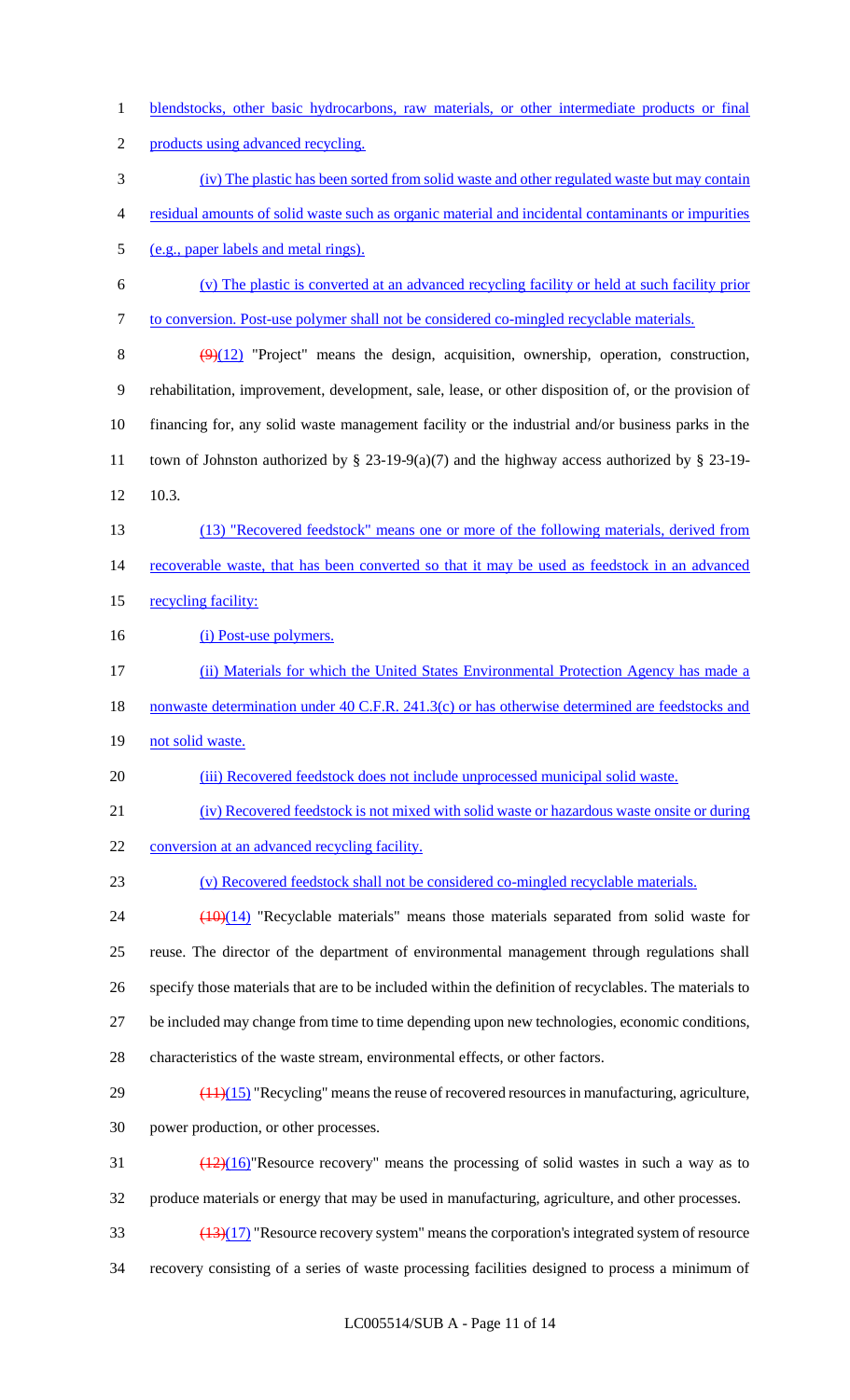seventy percent (70%) of the municipal and commercial solid waste streams by employing an on- site waste separation technology for the purpose of recycling and/or reusing a minimum of seventy percent (70%) of the solid waste stream, and minimal use of landfills for the purpose of providing temporary backup or bypass landfill capacity and residue disposal from waste processing facilities and any other related facilities and services.

 $\frac{(14)(18)}{8}$  "Resource recovery system costs" means all operating costs of the system; debt service and other financing costs related to the resource recovery system; the costs of recycling grants-in-aid and similar obligations of the corporation; allocations for extraordinary and unexpected costs; and a pro-rata share of the corporation's administrative expenses.

 $\left(\frac{(15)(19)}{(15)(19)}\right)$  "Resource recovery system revenues" means all amounts received by the corporation as municipal tipping fees, non-municipal tipping fees, energy revenues, revenues from the sale of recyclable materials, and all other revenues received with respect to the resource recovery system, but shall not include any landfill revenues and any amounts received as a state subsidy.

 (16)(20) "Revenues" means monies or income received by the corporation in whatever 16 form, including but not limited to fees, charges, lease payments, interest payments on investments, payments due and owing on account of an instrument, contract, or agreement between the corporation, any municipality, or person, gifts, grants, or any other monies or payments to which the corporation is entitled under the provisions of this chapter or any other law, or of any agreement, contract, or indenture.

21  $\left(\frac{(17)(21)}{25}\right)$  "Segregated solid waste" means material which has been separated from the waste 22 stream at the generation source for the purpose of recovering and recycling the materials but does not include post-use polymers or recovered feedstocks.

 (18)(22) "Solid waste" means garbage, refuse, sludge from a waste treatment plant, water supply treatment plant, or air pollution control facility and other discarded materials, including solid, liquid, semisolid, or contained gaseous material generated by residential, institutional, commercial, industrial, and agricultural sources but does not include solids or dissolved materials 28 in domestic sewage. Solid waste does not include post-use polymers or recovered feedstocks.

29 (19)(23) "Solid waste management facility" means any plant, structure, equipment, and other property, real, personal, or mixed, or the modification or replacement of any of the foregoing, for the receipt, storage, treatment, utilization, processing, transporting, or final disposition of or recovery of resources from solid waste other than segregated solid waste, or any facility which disposes of solid waste by reconstituting, converting, or otherwise recycling it into material which is not waste; or any property or system to be used in whole or in part for any of the previously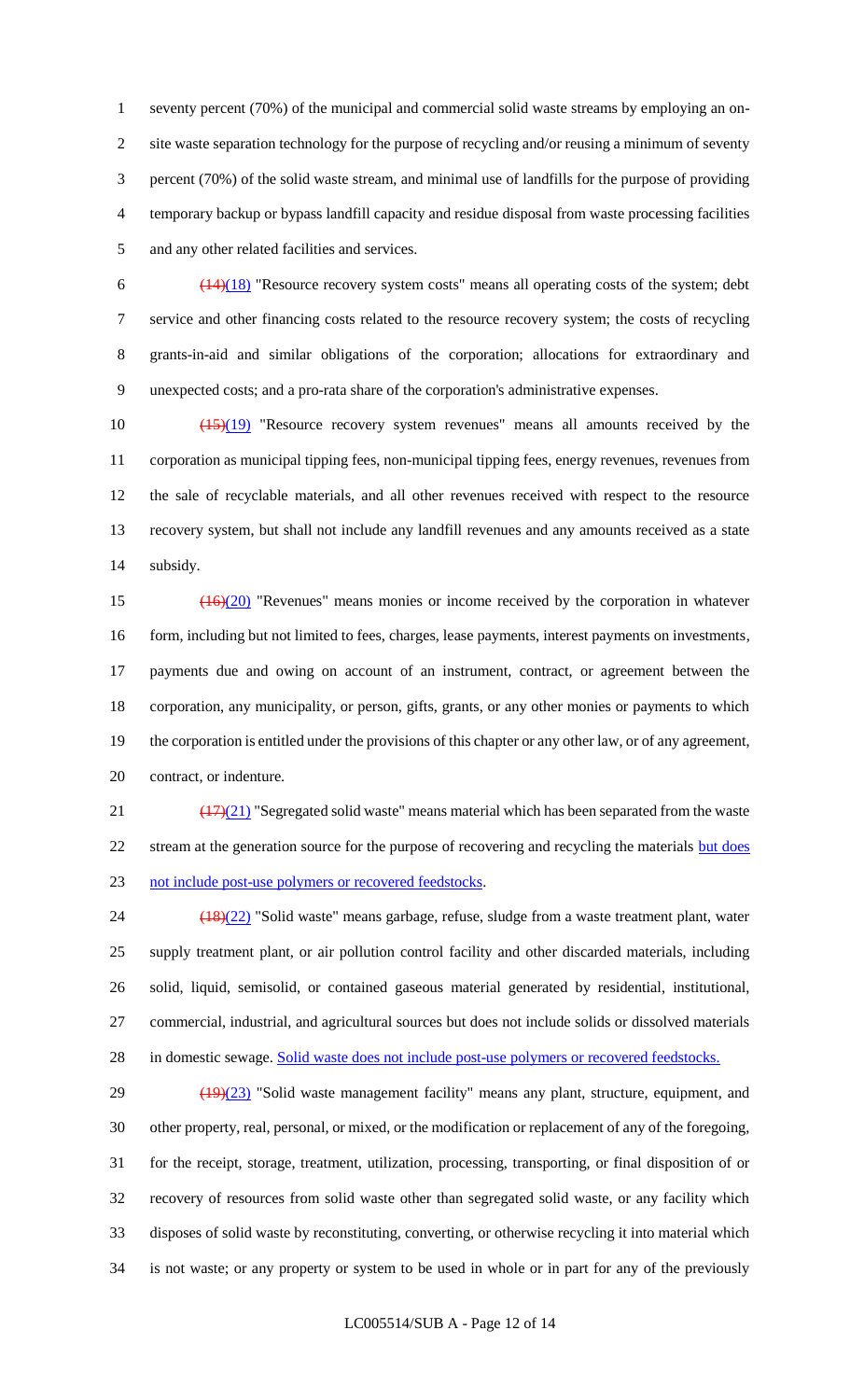mentioned purposes, whether or not another purpose is also served by it; or any other property or system incidental to, or which has to do with, or the end purpose of which, is any of the foregoing; 3 or any combination of two (2) or more of the foregoing. Solid waste management facilities do not include advanced recycling facilities.

 $\frac{(20)(24)}{8}$  "Statewide resource recovery system development plan" means that plan which will specify the location, size, and type of solid waste management facilities that may be required to develop an integrated statewide resource recovery system for the effective management of solid waste in Rhode Island. It will also specify a proposed schedule by which the component facilities will be phased into the statewide system, and it will provide for the administrative and financial requirements for implementing the plan.

11 (21)(25) "Waste management" means actions taken to effectuate the receipt, storage, transportation, and processing for resource recovery and recycling, or for the ultimate disposal, of solid waste.

 (22)(26) "Waste processing facility" means a solid waste facility employing recycling based technology employing an on-site waste separation technology designed to process both nonsource separated and source separated solid waste for the purpose of recycling, and/or composting, and/or reusing a minimum of seventy percent (70%) of the municipal and commercial solid waste streams.

SECTION 5. This act shall take effect upon passage.

LC005514/SUB A ========

========